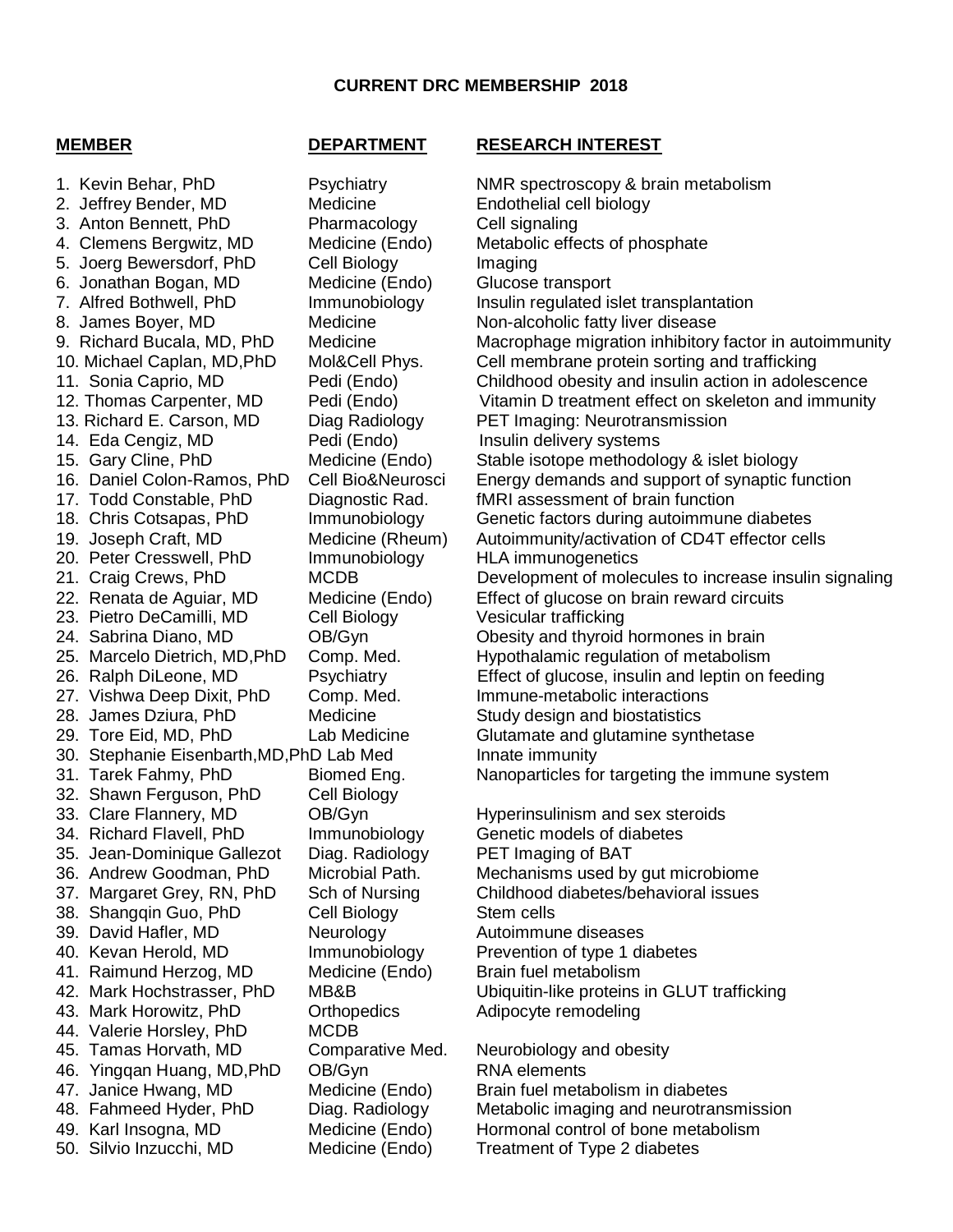51. Melinda Irwin, PhD,MPH Sch of Pub Health Biological effects of exercise and weight loss 52. Yasuko Iwakiri, PhD Medicine (Dig Dis) 53. Akiko Iwasaki, PhD Immunobiology Mucosal protective cellular and antibody immunity 54. Ania Jastreboff, MD Medicine (Endo) CNS regulation of food intake 55. Lihong Jiang, PhD Diagnostic Radiology Brain fuel metabolism 56. Elizabeth Jonas, MD Medicine (Endo) Hormonal effects on neuronal excitability 57. Danya Keene, PhD Epidemiology 58. Walter Kernan, MD Medicine Stroke and diabetes mellitus 58. Richard Kibbey, MD, PhD Medicine (Endo) Glucose stimulated insulin secretion 60. John Krystal, MD Psychiatry Brain function and neurotransmission 61. Harlan Krumholz, MD Int. Med. (Cardiology) Heart disease in diabetes 62. Ifat Levy, PhD Comp. Med. Neural control of eating behavior in obesity 63. Haifan Lin, PhD Cell Biology Stem cell biology 64. Kasia Lipska, MD Medicine (Endo) Risks vs benefits of glucose lowering drugs in the elderly 65. Arya Mani, MD Medicine(Cardiology) Genetics of type 2 diabetes 66. Graeme Mason, PhD Diag. Radiology NMR spectroscopy & brain metabolism 67. Ruslan Medzhitov, PhD Immunobiology Immunology of diabetes, innate immunity 68. Eric Meffre, MD **Immunobiology**  $\beta$  lymphocyte tolerance in T1DM 69. Andrew Miranker, PhD MB&B Islet amyloid polypeptide 70. Michael Nathanson, MD Medicine (Dig.Dis) Insulin receptor and calcium signaling 71. Chima Ndumele, PhD Public Health 72. Kristen Nwanyanwu, MD Ophthalmology Diabetic retinopathy 73. Noah Palm, PhD Immunobiology Gut microbiota 74. Rachel Perry, PhD Medicine (Endo) 75. Kitt Petersen, MD Medicine (Endo) Insulin resistance in liver and muscle 76. William Philbrick, PhD Medicine (Endo) Molecular diabetes 77. Jordan Pober, MD, PhD Transl.Med/Path Vascular biology 78. Marc Potenza, MD, PhD Psychiatry Reward-motivation neural circuitry in obesity 79. Karin Reinisch, PhD Cell Biology Vesicle trafficking, GLUT 4 80. Matthew Rodeheffer, MD Comparative Med Adipocyte biology 81. Douglas Rothman, PhD Diag. Radiology NMR spectroscopy/metabolism 82. James Rothman, MD Cell Biology Membrane fusion, insulin secretion 83. Mark Saltzman, PhD Biomed. Eng. Drug delivery (innovative technology) 84. Varman Samuel, MD, PhD Medicine (Endo) Effects of lipids on insulin action 85. Nicola Santoro, MD,PhD Pedi (Endo) Non-alcoholic fatty liver disease in obese children 86. David Schatz, PhD Immunobio. Adaptive immune responses 87. Joseph Schlessinger, PhD Pharmacology Cell signaling, growth factors, protein kinase 88. Martin Schwartz, PhD Medicine (Cardiology) Cellular mechanisms driving vascular disease development 89. William Sessa, PhD Pharmacology Vascular and endothelial biology 90. Gerald Shadel, PhD Pathology Mouse models of obesity 91. Jennifer Sherr, MD Pedi (Endo) Artificial mechanical pancreas 92. Gerald Shulman, MD, PhD Medicine (Endo) Mechanisms of insulin resistance 93. Rajita Sinha, PhD **Psychiatry** Role of the CNS in obesity 94. Dana Small, PhD Psychiatry CNS responses to food stimuli 95. Robert Soufer, MD Medicine (Cardiology) Brain-heart interactions in myocardial ischemia 96. Yajaira Suarez, PhD Comp. Med. Role of non-coding RNAs in endothelial cells 97. William Tamborlane, MD Pedi (Endo) Translational research in diabetes technology 98. Hugh Taylor, MD OB/Gyn PCOS 99. Carson Thoreen, PhD Cell/Mol. Phys. mTOR signaling: cell nutrient status 100. Derek Toomre, PhD Cell Biology Live cell imaging and insulin action 101. Anthony van den Pol, PhD Neurosurgery Regulation of Orexin neurons in hypothalamus 102. Michelle Van Name, MD Pedi (Endo) 103. Daniel Vatner, MD, PhD Medicine (Endo) Fatty liver disease in diabetes 104. Narendra Wajapeyee, PhD Pathology Molecular mechanisms regulating insulin action